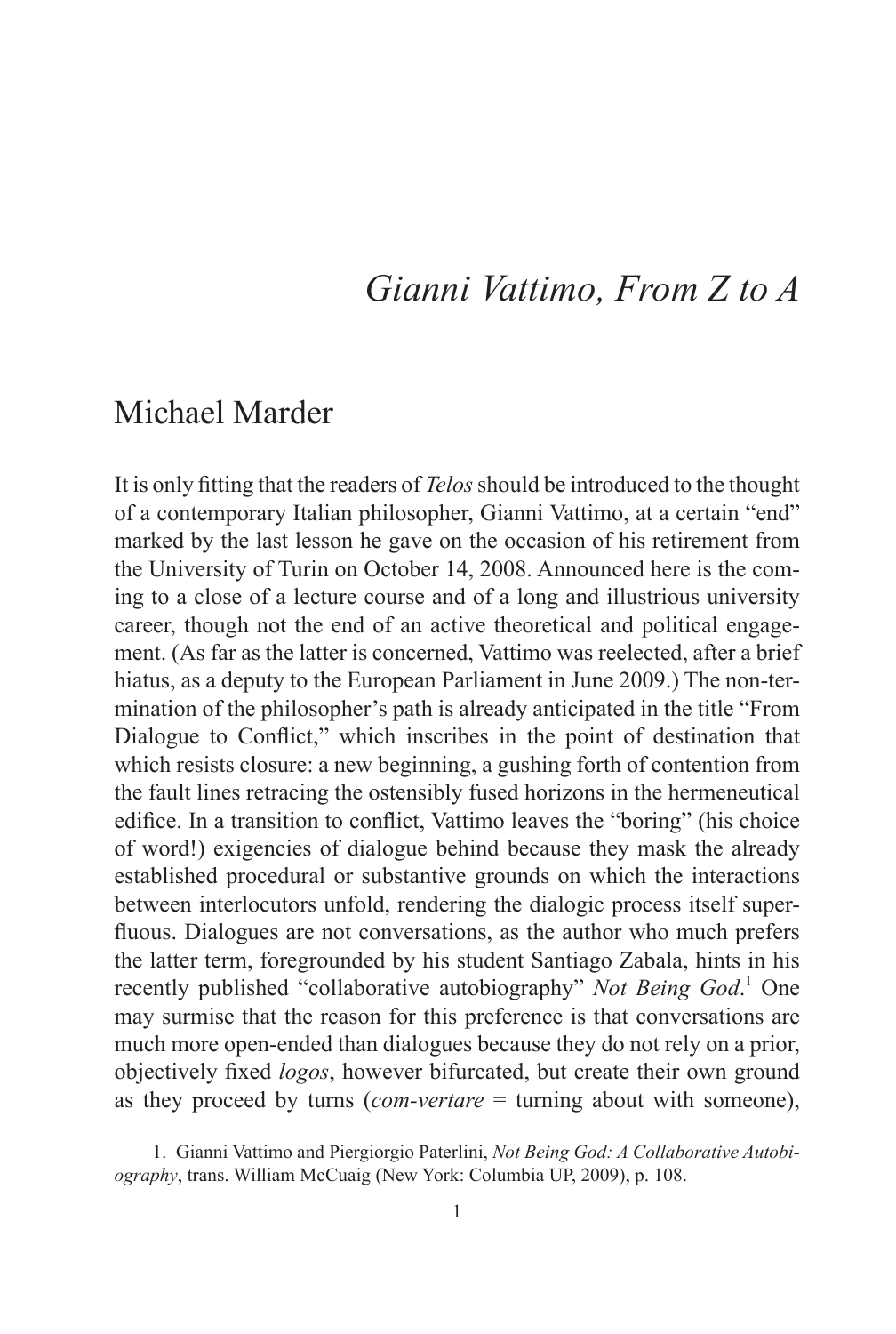welcoming tensions and oppositions. Unlike the linear, progressive development of a dialogue that finds fulfillment in a consensus, conversations, like conversions, require their participants to suspend a previously held set of beliefs and, thus, to subject themselves to a possible paradigm shift and the unforeseeable event of Being, which "cannot be deduced from [any] premises."<sup>2</sup>

We will elaborate on Vattimo's take on the event in what follows. For now, let us note that, just as dialogue is not synonymous with conversation, so conflict cannot be reduced to a mere disagreement between interlocutors. While disagreement—something to be resolved—entails a deviation from the "normal" consensual trajectory of human interactions, conflict is a confrontation that shakes to the core those who are engaged in it and that, in this disturbance, defines their identity. I began this short commentary by saying that it is not an accident that the first Vattimo text published in the pages of *Telos* pertains to a certain end of a philosophical path, since it is in this end, which harbors the promise of a new beginning, that his thought assumes its most political character. Influenced by hermeneutics from the outset of his intellectual journey, the Italian philosopher has, nonetheless, rejected some of its deplorable political consequences. His diagnosis is clear and precise: traditional hermeneutics is in collusion with various political-ideological neutralizations by virtue of its insistence on dialogue that forecloses the transformative possibilities of conflicts. And yet, Vattimo does not eschew the hermeneutical framework but endeavors to bring it to its radical culmination in what he calls "the nihilistic outcome of hermeneutics," a substitution of the historical for the metaphysical criteria for truth. He draws here on Nietzsche's writings on nihilism, which is not to be understood in a purely negative sense as a malady of meaninglessness that has befallen the West in the nineteenth century. Rather, nihilism is a symptom for the loss of a transcendentally vouchsafed meaning, for bidding "adieu," as Vattimo does in one of his books,<sup>3</sup> to the objective metaphysical truths that are separate from the human subjects who seek them. After a period of nihilistic drift and nostalgic yearning for such certainties, "truth"—it is hoped—will be rediscovered not in a trans-historical realm always nestled in the shadow of Plato's Ideas, but in the historical encounters of concrete human beings, in conflicts and conversations.

. Unless otherwise specified, this and subsequent quotations refer to Vattimo's "From Dialogue to Conflict," published in this issue of *Telos*.

. Gianni Vattimo, *Addio alla Verità* (Rome: Meltemi, 2009).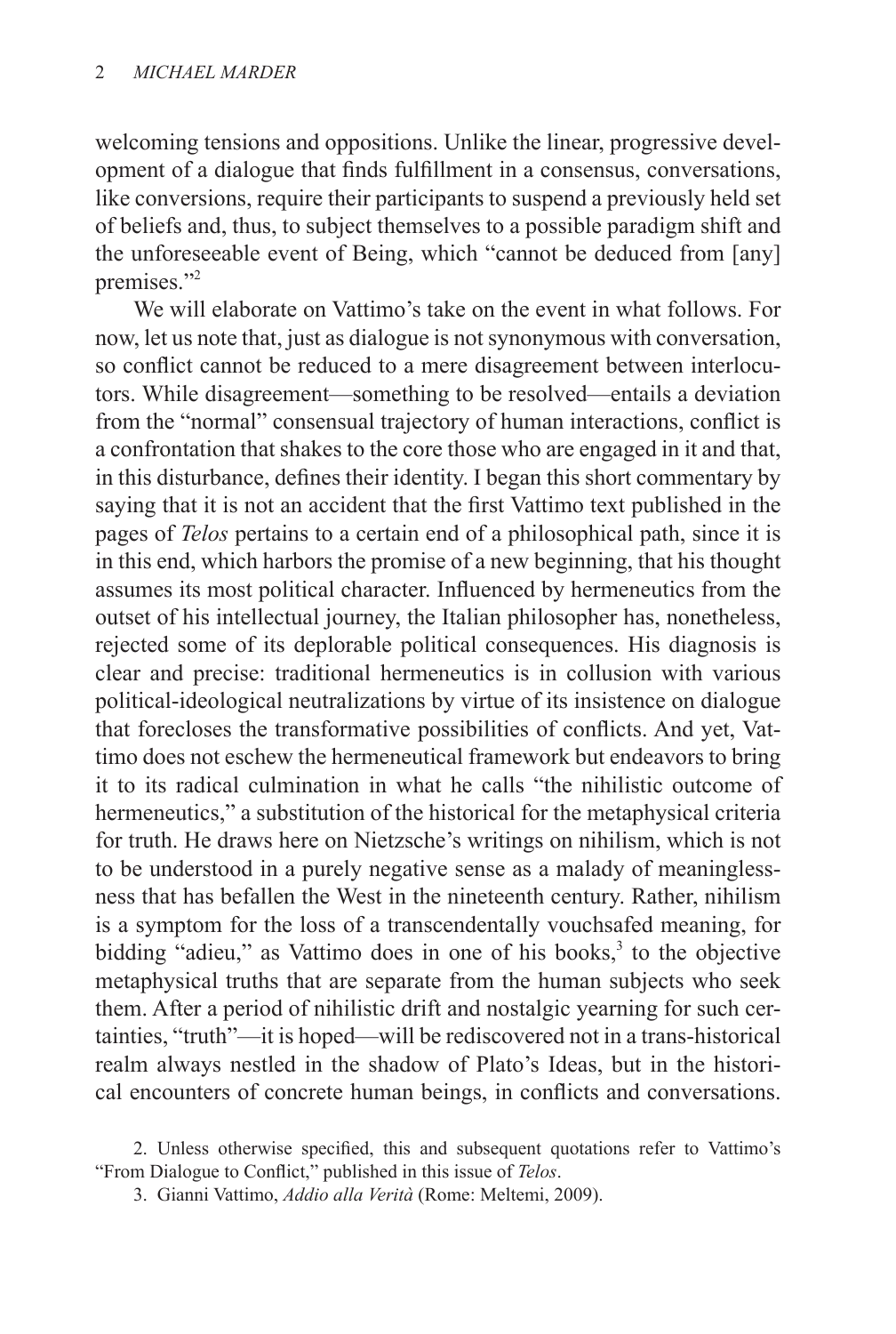On Vattimo's view, this hope is all but betrayed in Habermas's theory of communicative action, which, privileging dialogue, furnishes a one-sizefits-all model for such encounters and, thereby, incorporates them into the old transcendental scheme. That is why Habermasian subjects resemble lab researchers devoid of any "possible opacity"; they lack unconscious motivations and historical "thickness" untranslatable into the revamped Enlightenment ideal of communicative rationality.

Differently put, what Vattimo selectively inherits from hermeneutics is the sense of truth as an interpretation thoroughly embroiled in historical becoming. But instead of deducing the historicity of hermeneutics from the Gadamerian fusion of horizons, he implies, in a rather Schmittian mode, that interpretations will have to be fought out, be it on the rhetorical plane, or otherwise, and, thus, endows them with an inherently political character. In "The Age of Interpretation," he will show that such hermeneutical radicalism "reduces all reality to message,"<sup>4</sup> so that the opposition between facts and norms turns out to be misguided, for both are handed over to the interpretative paradigms through which *someone* (always a concrete, historically situated *someone*) makes sense of them. It is this historicity of truth and its singular hermeneutical disclosure to human Dasein that attracts Vattimo to Heidegger. And it is within the scope of this attraction, that we should approach "weak thought," a term most intimately associated with the Italian thinker.

Weak thought, *pensiero debole*, is probably as famous a theoretical coinage as it is misunderstood. I single out Heidegger as a shorthand reference to the philosophical background of this concept because the Heideggerian notion of destruction, or *Abbau*, corresponds to the operations of weak thought. The object of destruction is the objective foundational metaphysics, the history of naming and misnaming Being indifferent to all historical contingencies and human interventions. Vattimo has, thus, recognized that Heidegger's ontology is "'an ontology of decline,'. . . a weak ontology"<sup>5</sup> that aspires to save something of Being that would not be determined in objective terms, as a fact, but, instead, would disclose itself in and through multiple interpretations. At the risk of oversimplification, I

. Gianni Vattimo, "The Age of Interpretation," in *The Future of Religion*, ed. Santiago Zabala (New York: Columbia UP, 2005), p. 45.

. Santiago Zabala, "Introduction: Gianni Vattimo and Weak Philosophy," in *Weakening Philosophy: Essays in Honour of Gianni Vattimo*, ed. Santiago Zabala (Montreal and London: McGill-Queen's UP, 2007), p. 12.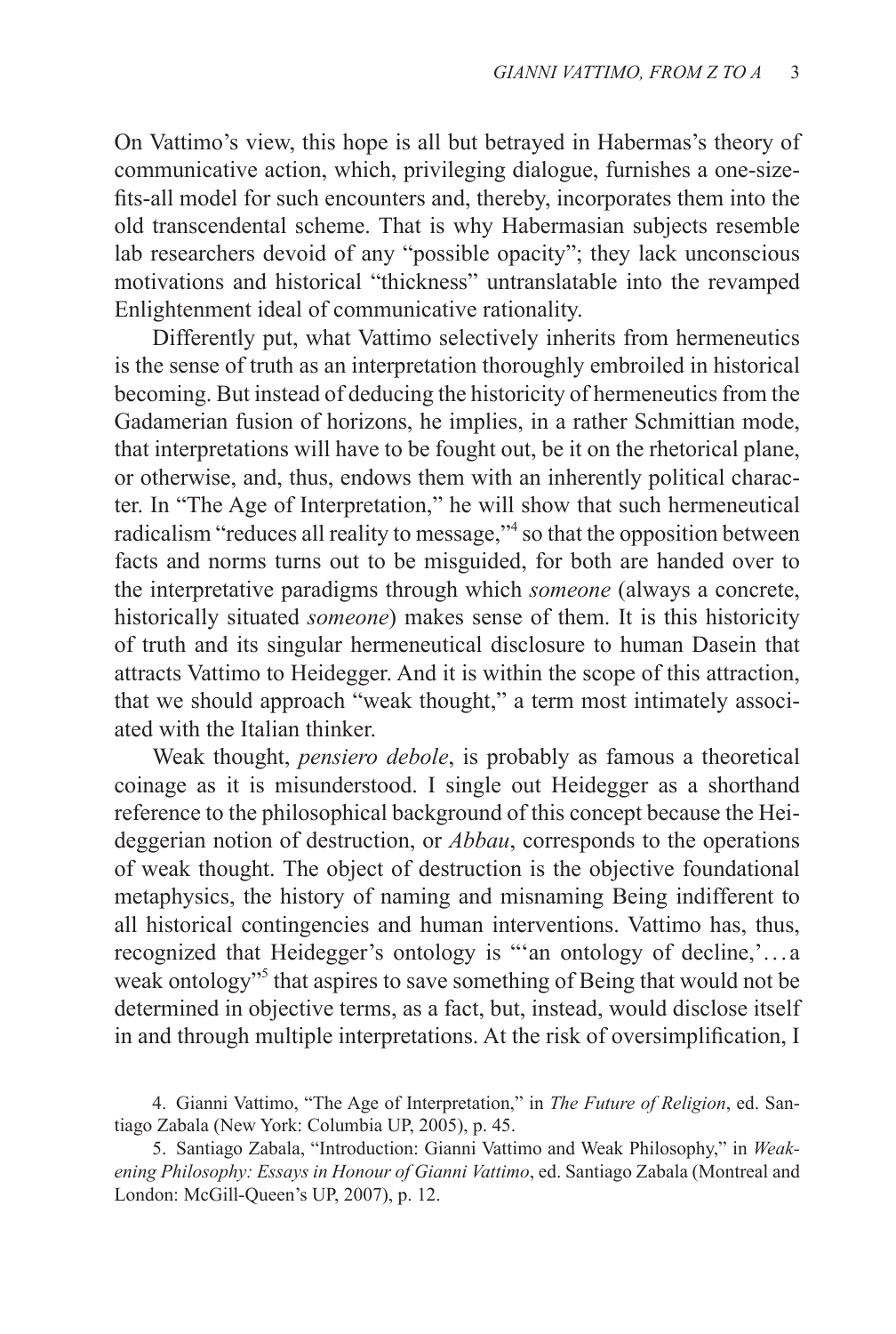would suggest that weak thought is one of the ways to carry out the weakening of metaphysical ontology after Heidegger by means of acknowledging the unavoidability of the historical-hermeneutical givenness of Being. Being is not given once and for all in an immutable constellation of truth; rather, it is an event that is singular and historically situated in a conflict of interpretations. Weak thought comes to terms with its incapacity to arrest Being; its weakness is not a shortcoming but, to revert back to Nietzsche, a sign of convalescence, of getting over the malady of nihilism and a longing for secure metaphysical truths. (Convalescence, to be sure, is an indefinite process that cannot be limited to the two centuries allotted to it by Nietzsche, for the weakening of metaphysics is an ongoing, infinite task that demands an extreme vigilance of thought that must be on guard against the recurrence of metaphysical biases.) Be this as it may, in the figure of weak thought, we will discern echoes of Adorno's thinking of non-identity that resists the tendency of Hegelian dialectics to synthesis, positivity, and identity, as well as Derrida's deconstruction of the metaphysics of presence.

The simple point that the reader of Vattimo should not miss behind the torrent of details is that the objective metaphysical ontology both corresponds to and substantiates an institutional approach to politics. The truth of Being perceived to be independent of the subjects to whom it reveals itself is paralleled by an institutional political bureaucracy that treats its subjects as interchangeable. Moreover, in its latest stage marked by the ascendancy of the scientific and technological rationality, metaphysical ontology orchestrates "a more up-to-date—and more elusive—version of class, group and individual domination." The violence of metaphysics, a Derridean theme upon which Vattimo has also elaborated, hinges on the fact that objective Being gets further separated from human beings and imposes itself as a vacuous external form onto our experiences that are forced to conform to its predetermined molds. To overcome such violence, nothing less will suffice than locating the event of truth *in us* in an ingenuous mix of Heidegger's post-metaphysical ontology and non-institutional Christianity (the event of Being that discloses itself in and through historical Dasein and Christ's "subjectivization" of truth in proclaiming, "I am the truth"). "Christianity," in Vattimo's words, "introduces into the world the principle of interiority, on the basis of which 'objective' real-

. Cf. Gianni Vattimo, "Conclusion: Metaphysics and Violence," in Zabala, *Weakening Philosophy*, pp. 400–22.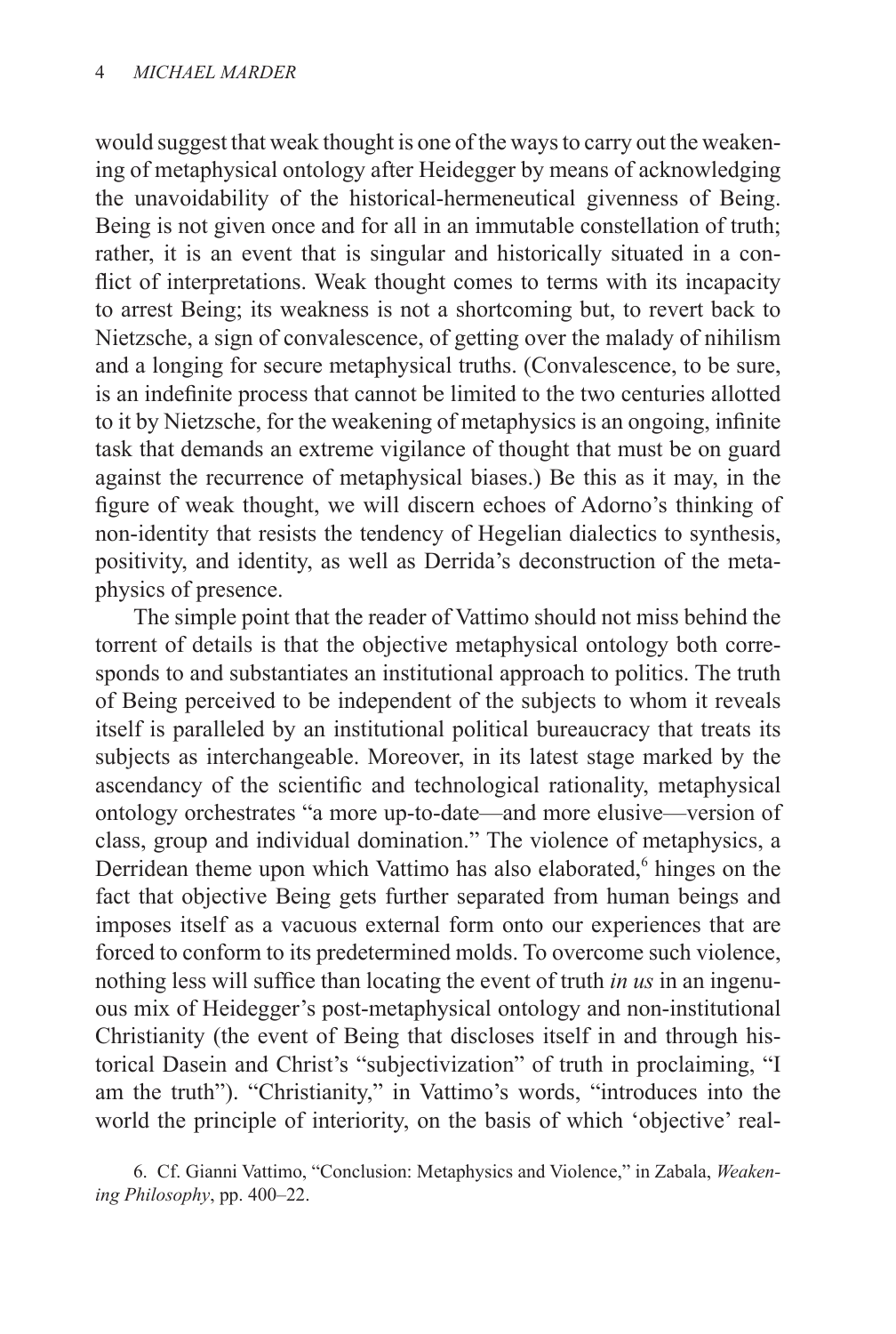ity gradually loses its preponderant weight." Nihilism and weak thought, therefore, amplify the divestment of objective Being and truth in early Christianity; the death of God as a transcendental ideal and guarantor of veracity metonymizes secularization as an internal transformation in the theological sphere of Christianity. In turn, religious clericalism and political institutionalism (for example, statism) betray the event of Being by creating avatars of objective metaphysics at the level of concrete history.

Human freedom and emancipation in their multifarious forms are inconceivable without loosening the metaphysical grip on Being. Since metaphysics cannot be conclusively overcome, however, the project of liberation, too, will be essentially unfinished. For Vattimo, this is not reason enough to despair and to abnegate the promise of freedom; if weak thought is an endless weakening of metaphysics, emancipatory struggles are soberly viewed as an ongoing process of liberating human (as well as non-human) beings from the violence of metaphysical domination that is powerless to lift the weight of objective Being from their shoulders once and for all. Thanks to a Heideggerian reading of Marx, Vattimo retains the paleonym *proletariat* to describe the collective subject of liberation no longer confined to the teleological trajectory of historical materialism. In Marx's scheme, the proletariat was free in two ways: members of this class were free to sell their labor to any "boss" whatsoever, but they were also free of any possessions, save for their capacity to work. Vattimo adds a third and somewhat unexpected determination to proletarian freedom, namely, freedom from metaphysics, a vision of the world that is not tainted by "a metaphysics of truth" and that is "free to see the world outside of ideologies." Whether such space of freedom is even conceivable in the wake of Althusser's treatment of ideology, for instance, remains a contentious issue. To be charitable, we would need to suspend our judgment for the time being, at least until Vattimo's new book, co-authored with Zabala and entitled *Hermeneutic Communism*, sees the light of day in 2011.

From this express overview of Vattimo's thought, it should be obvious how it overlaps with the crucial areas of concern for *Telos*. The struggle against the bureaucratization of public and political life waged by the journal for over forty years will be enriched with the anti-metaphysical critique of these trends. A valorization of tensions and conflicts actively pursued by the interpreters of Carl Schmitt resonates with the way Vattimo steers hermeneutics away from the fusion of horizons and consensus.

. Vattimo, "The Age of Interpretation," pp. 46–47.